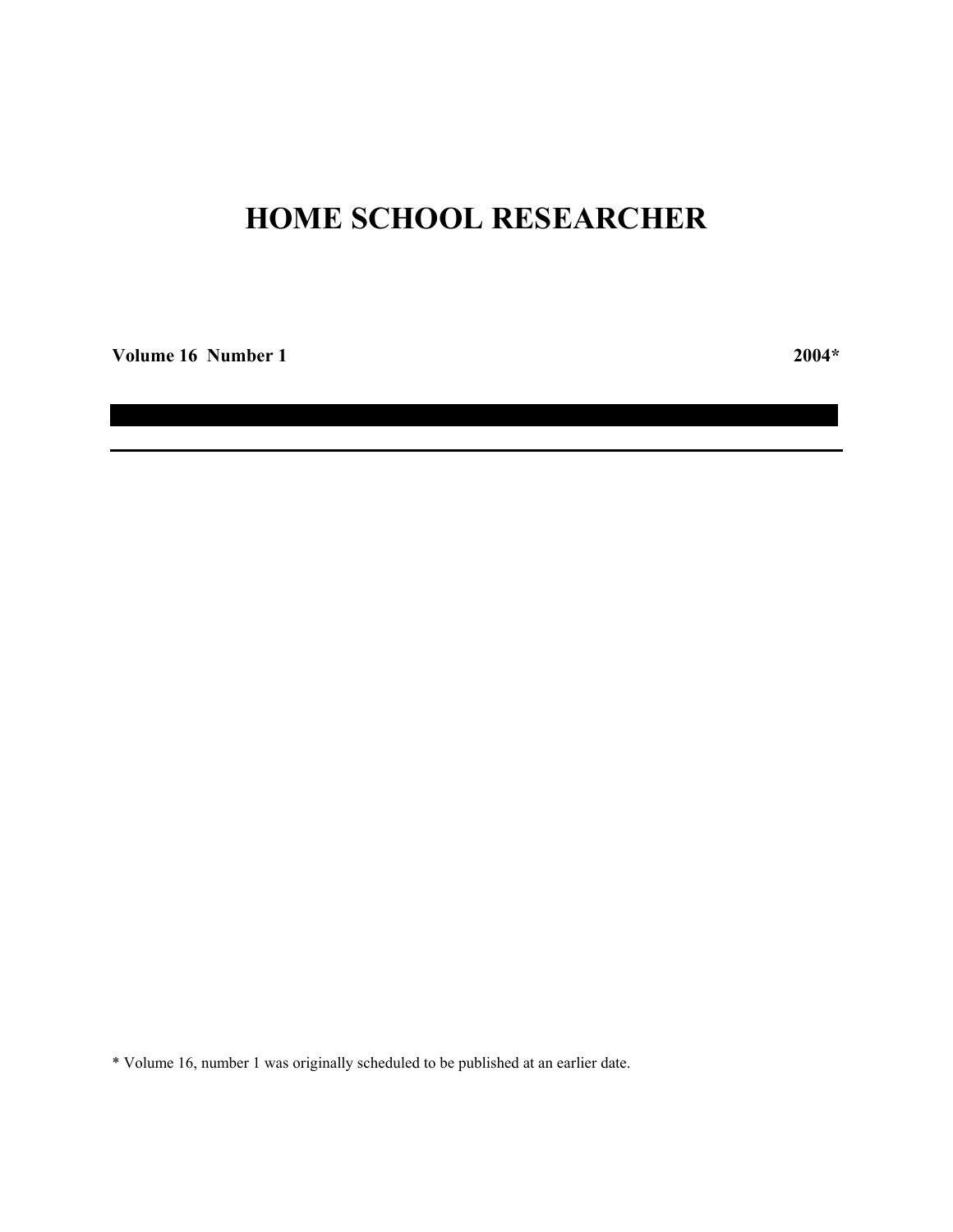## **Editor**

### **SUSAN A. MCDOWELL, Ed.D.**

Home School Researcher P.O. Box 148351 Nashville, TN 37214 Susan.McDowell@alumni.vanderbilt.edu

### **Editor-in-Chief**

### **BRIAN D. RAY, Ph.D.**

*Home School Researcher* National Home Education Research Institute PO Box 13939 Salem, Oregon 97309

### **Advisory Editors**

**BRIAN L. CARLTON, Ph.D., Chrysalis Center for Individual and Family Therapy Seattle,** Washington

**JAMES C. CARPER, Ph.D., Wardlaw College, University of South Carolina Columbia, South** Carolina

**GREGORY J. CIZEK**, Ph.D., University of North Carolina Chapel Hill, North Carolina

**DOUGLAS L. KELLEY**, Ph.D., Arizona State University West –– Phoenix, Arizona

**MARALEE MAYBERRY**, Ph.D., University of Nevada — Las Vegas, Nevada

**LESLEY A. TAYLOR**, Ph.D. Wales, United Kingdom

Copyright © 2004 by National Home Education Research Institute

*Home School Researcher* (ISSN 1054-8033) is published quarterly by the National Home Education Research Institute P.O. Box 13939 Salem, Oregon 97309 Subscription price for four issues: Individual U.S. \$25.00, Organization/Library U.S. \$40.00.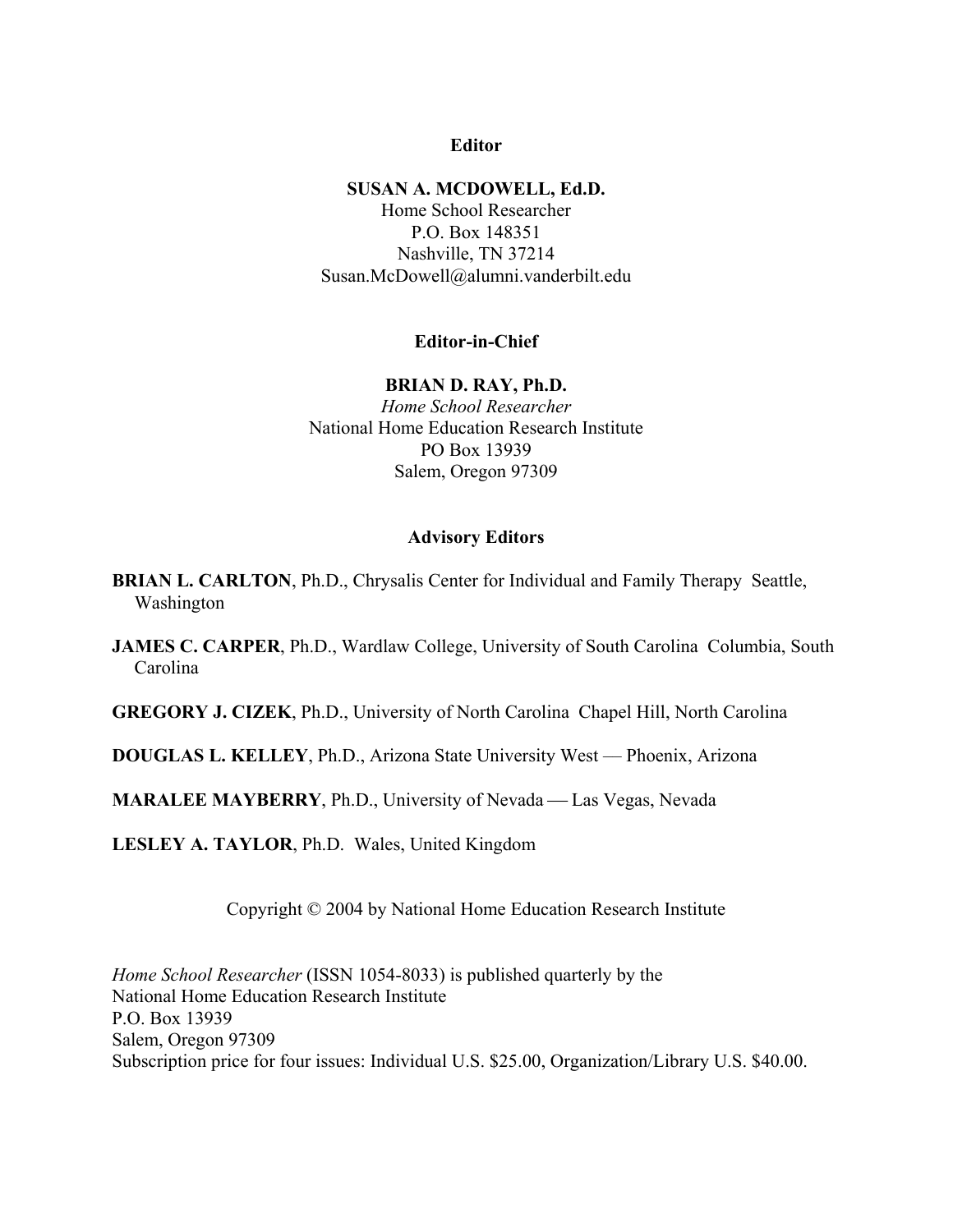# **Unexplored Territory: Writing Instruction in Pennsylvania Homeschool Settings, Grades 9-12, Part II<sup>1</sup>**

**Elaine Huber, Ph.D.**

379 Long Road Manheim, Pennsylvania 17545 writing.coach@verizon.net

HOMESCHOOLING PARENTS RECOGNIZE the challenge of teaching their teens to write. Some of these adults have been taught little about writing, feel overwhelmed by the task of choosing instructional materials, or wonder what writing skills their students may need as they enter colleges or careers. Pennsylvania parents may feel these pressures more acutely than others since they appear more likely to continue homeschooling through the high school years than do families in several other states (H. Richman, 2001).

### **Mapping Unexplored Territory**

AFTER JEFF ARCHER (1999) termed homeschooling territory "unexplored" by education researchers, one 16-year-old Pennsylvania homeschooler responded by sharing that she had for months been "cogitating experiments to assess the effects of homeschooling" (M. Richman, 2000, para. 5) since what researchers were avoiding lay "literally in [her] own back yard" (para. 5). Mapping aspects of one of homeschooling's virgin areas—writing instruction—is the objective of this study.

#### **Methodology**

ALTHOUGH INTERPRETIVE BACKGROUND for this exploratory-descriptive case study comes from numerous informant interviews and many published and private homeschool documents and artifacts, homeschool newsletters, listservs, e-mails, electronic documents, and personal observation of and participation in homeschool events, the study's primary data originate in 1.5 to 2 hour semistructured parent and student interviews shaped by elements of Weiss (1994) and Rubin and Rubin's (1995) qualitative models, and Seidman's (1991) phenomenological model.

During these interviews, parents detailed what it is like to direct the education of their own children, how writing figures into their student's education, the history of at least one extended writing experience, and the instructive or supportive roles they or other persons played in its production. Students shared what it is like to learn at home, what writing means to them, and how they engaged writing processes to produce one extended text. The following sections document and analyze these data in accordance with the continuum of structure discussed in Part I of this report. $^{12}$  $^{12}$  $^{12}$ 

<span id="page-2-0"></span><sup>1</sup> Note: Part II ethnographically details what is discussed theoretically in Part I (Huber, 2003)—that homeschooling is a social movement, a family-based culture, and a system of private education populated by persons who forge family-specific living arrangements, teaching approaches, and learning relationships and that these components idiosyncratically impact writing experiences and composing processes. Participating families were selected from a county-wide, survey-generated list of volunteers who (a) live in geographical proximity to each other, (b) have homeschooled for relatively long periods of time, (c) represent a broad range of homeschooling perspectives and practices, and (d) include one or more students who, during the prior academic year of 9th- through 12th-grade studies, completed at least one extended text. Primary data collected from semi-structured interviews are analyzed to determine how the targeted components affect writing development.

<span id="page-2-1"></span><sup>2</sup> The author's dissertation on homeschool writing instruction

(http://members.bellatlantic.net/~vze4dtms/) details relevant theory, homeschool literature, research methodologies, data collection, analysis, and reporting protocols. Also provided are extended "thick" descriptions of each participating family's living, learning, and writing choices.

 $\overline{a}$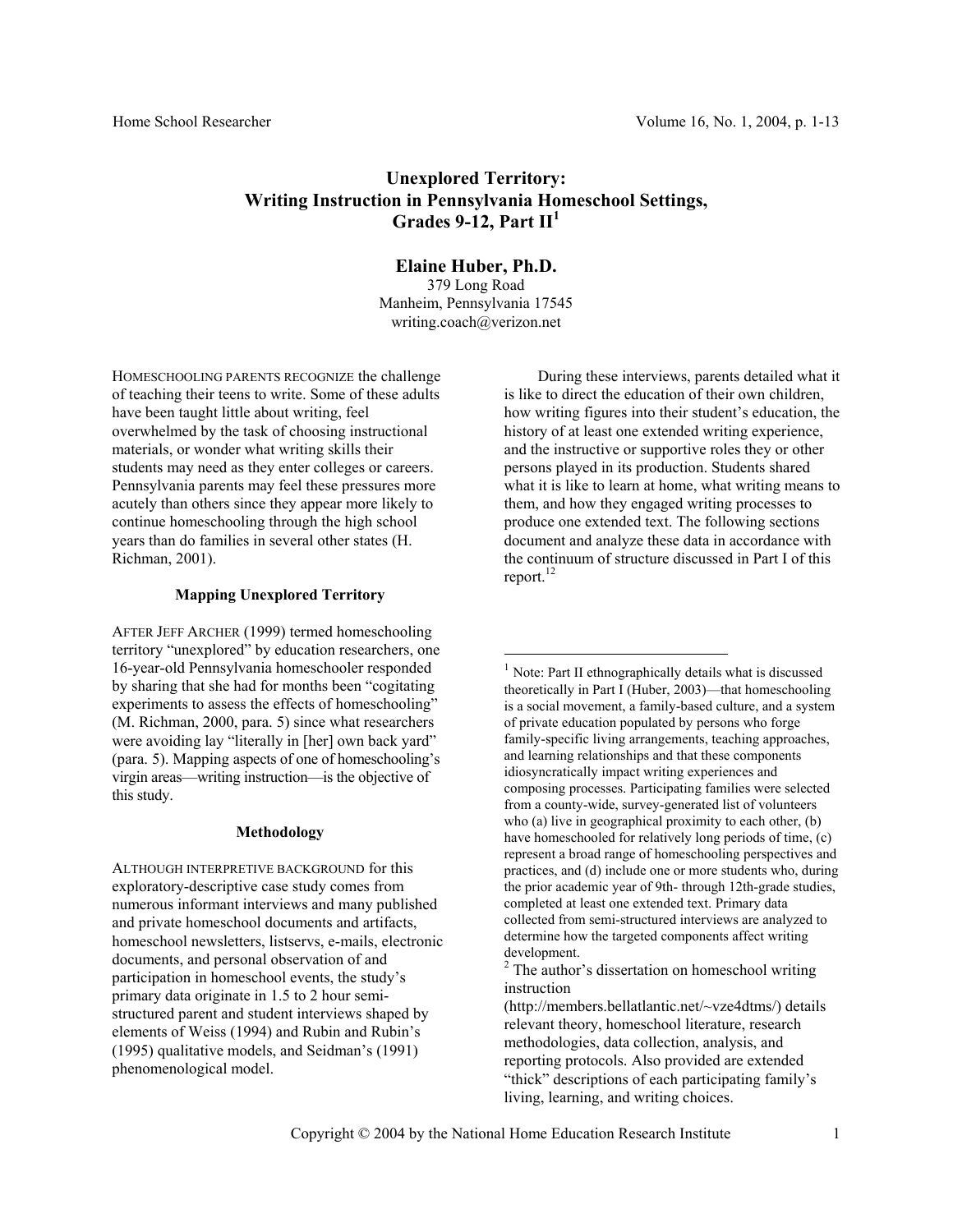### **Huber**

Therefore, in which direction both forms of schooling move their programs of writing instruction is for history to clarify. At the moment, homeschool families are foils for public ways of doing things and laboratories for researching how writers mature when families are their own teachers and assessors.

### **Conclusion #3**

*Homeschool living choices and teaching practices idiosyncratically determine the range of writing that students experience and the sophistication of their composing processes.* 

What and how writers write is the composite of the contexts within which they learn, the ways in which they are taught, and the relationships they develop as teachers and learners. Public school students learn in public places. Schools congregate peers who primarily study together; homeschools team siblings and parents who interact in more than academic ways. Classrooms are led by professionals trained in specific subjects or teaching approaches; homeschools are generally supervised by lay educators. Academic standards and mandated assessments effectively nudge public schools into teaching a range of writing experiences and promoting certain composing processes. Homeschool writing pedagogies are free to range from the ultratraditional to the radically alternative.

Some feel that Pennsylvania homeschool writers are unfairly exempted from language arts standards and assessments. The logic of the critique is that without governmental supervision parents may either neglect or do poorly what planners recommend. The concern is a valid one; there is that possibility. However, determining whether that possibility has become a reality or remains an unfounded projection necessitates extensive research—research that accesses homeschool families whose living choices range from structured and authoritative to open-ended and self-empowering and whose teaching approaches vary from authoritatively transmitting knowledge to independently exploiting the educational opportunities of social living. Therefore, this study calls for constructing a broad base of knowledge that confirms, extends, or challenges these preliminary conclusions.

### **Conclusion #4**

*Educators and governmental policymakers need to understand homeschooling as an educational* 

*alternative in which writing can be learned/taught in a variety of ways.* 

Self-educating families reintegrate institutions long separated by the American society: family living and formal learning. As educators, parents may dominate in ways that blur their parental roles and diminish their students' social opportunities or they may so circumscribe formal ways of learning that education becomes almost invisible and social interactions weakly impact students' educational development. Writing dangers lurk at either extreme.

The problem some educators and government officials have with parents as writing instructors is that finding balanced perspectives, pedagogies, and practices is up to persons they may be unsure are knowledgeable, experienced, or long-term educational planners. However, a related challenge faces researchers who investigate homeschool writing instruction. Public schooling has long been the privileged educational model, so these researchers must discern whether they cherish unchallenged presuppositions. It is easy to negate the need for such a self check since homeschooling is still more tolerated than encouraged. Yet for a postmodern society to ignore, denigrate, or discriminate against any of the educational alternatives it legitimizes is a contradiction and a misdeed.

Given the volatile politics of education in Pennsylvania, it is important to accumulate reliable, trustworthy data that confirm or dispel potential apprehensions surrounding how parent-educators help their writers to develop. One attempt at replacing Pennsylvania's homeschool law has failed. Before another succeeds, what can be known needs to be learned in as objective, trustworthy, and reliable a way as possible.

### **References**

- Act 35 of 2001, General Assembly of Pennsylvania, 1st Reg. Sess. (P.L. 530). (SB 485, signed June 22, 2001).
- Archer, Jeff. (1999, December 8). Research: Unexplored territory. *Education Week on the Web, 19* (15), 22-25. Retrieved November 13, 2001, from http://www.edweek.org/ew/ewstory.cfm?slug=1

5home.h19&keywords=unexplored%20territory Barkovsky, Reb Shaom Noach. (2001). Retrieved

October 29, 2001, from http://www.torahaura.com/Bible/Learn\_Torach With/LTW 5760 re eh/ltw 5760 re eh.htm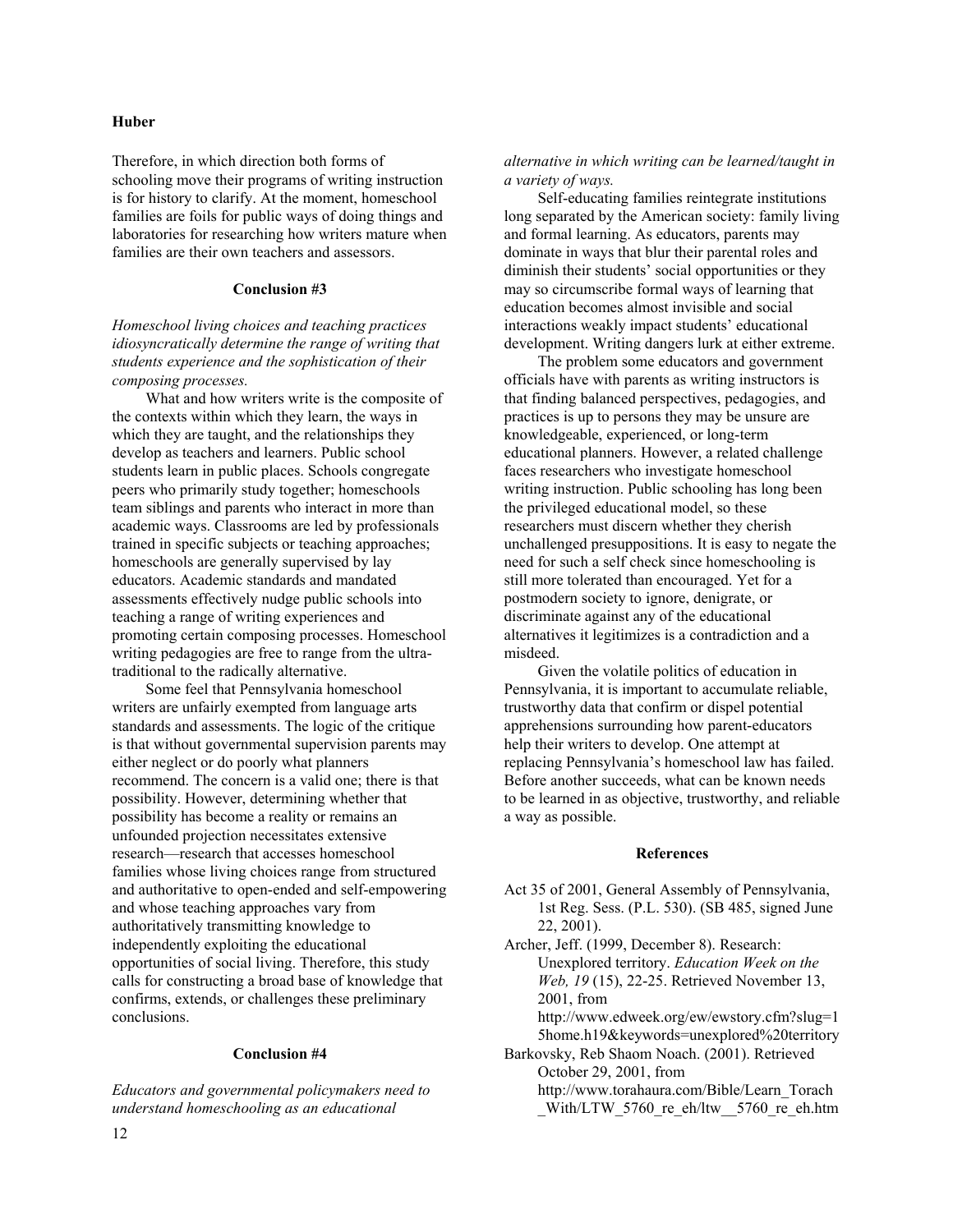### **Unexplored Territory: Writing Instruction**

al and retrieved October 29, 2001, from http://www.ujafedny.org/Jewish\_Life/TorahArc hive/rosh\_hashanah.htm

Bob Jones University. (1986). *English for Christian schools: Writing and grammar 12* (Teacher's edition). Greenville, SC: Bob Jones University Press.

Chapman, John A. (1995). *Workbook A for handbook of grammar and composition*. Pensacola, FL: Pensacola Christian College.

Chapman, John A. (1996). *Handbook of grammar and composition* (3rd ed.). Pensacola, FL: Pensacola Christian College.

Colfax, David, & Colfax, Micki. (1992). *Hard times in paradise*. New York: Warner Books.

Education Empowerment Act (Act 16 of 2000). General Assembly of Pennsylvania, 1st Reg. Sess., 2000 (P.L. 44, No. 16) (SB 652, signed March 10, 2000).

- Elbow, Peter. (1973). *Writing without teachers.* New York: Oxford University Press.
- Gibaldi, Joseph, & Achtert, Walter S. (1999). *MLA handbook for writers of research papers* ( $5<sup>th</sup>$ ed.). New York: The Modern Language Association of America.

Hood, Mary K. (1990). *Contemporary philosophical influences on the home-schooling movement* (Doctoral dissertation, University of Alabama at Birmingham, 1990). *Dissertation Abstracts International, 51*, 4056.

Huber, Elaine. (203). Unexplored territory: Writing instruction in Pennsylvania homeschool settings, grades 9-12, Part I. *Home School Researcher 15*(4), 1-10.

Lewis, C. S. (1970). *The lion, the witch, and the wardrobe*. New York: Collier Books.

Melville, Herman. (1962). Billy Budd, sailor: (An inside narrative). Chicago: University of Chicago Press.

Moore, Raymond S., & Moore, Dorothy N. (with Willey, T. J., Moore, D. R., &

Kordenbrock, D. K.). (1979). *School can wait*. Provo, UT: Brigham Young University Press.

Nadell, Judith, McMeniman, Linda, & Langan, John. (2000). *The Macmillan writer: Rhetoric, reader, handbook* (4th ed.). New York: Macmillan.

Pennsylvania Department of Education. (1988). Writing assessment handbook. Harrisburg, PA: PDE, Division of Evaluation and Reports. Retrieved February 2, 1999, from http://www.pasd.com/PSSA/WRITING/wrihan d/wrihand.htm

Richman, Howard. (2001, Spring). Homeschooling population up again in PA! *Pennsylvania Homeschool Newsletter* (Issue 74). Retrieved December 21, 2001, from http://www.pahomeschoolers.com/newsletter/is sue74.htm

Richman, Molly. (2000, January 12). Home schooling: A testimonial (Letter to the editor). *Education Week on the Web, 19* (17), 39-43. Retrieved November 14, 2001, through archive link at http://www.edweek.org/ew/

Rubin, Herbert J., & Rubin, Irene S. (1995). *Qualitative interviewing.* Thousand Oaks, CA: Sage.

Seelhoff, Cheryl. (2000, April/May). A homeschooler's history of homeschooling, Part II: Influences [Electronic version]. *Gentle Spirit, 7* (1), 66-70. Retrieved November 28, 2001, from

http://www.gentlespirit.com/gs6n10/HSH2.pdf Seidman, Irving E. (1991). *Interviewing as* 

*qualitative research*. New York: Teachers College Press.

Weiss, Robert S. (1994). *Learning from strangers: The art and method of qualitative interview studies.* New York: Free Press.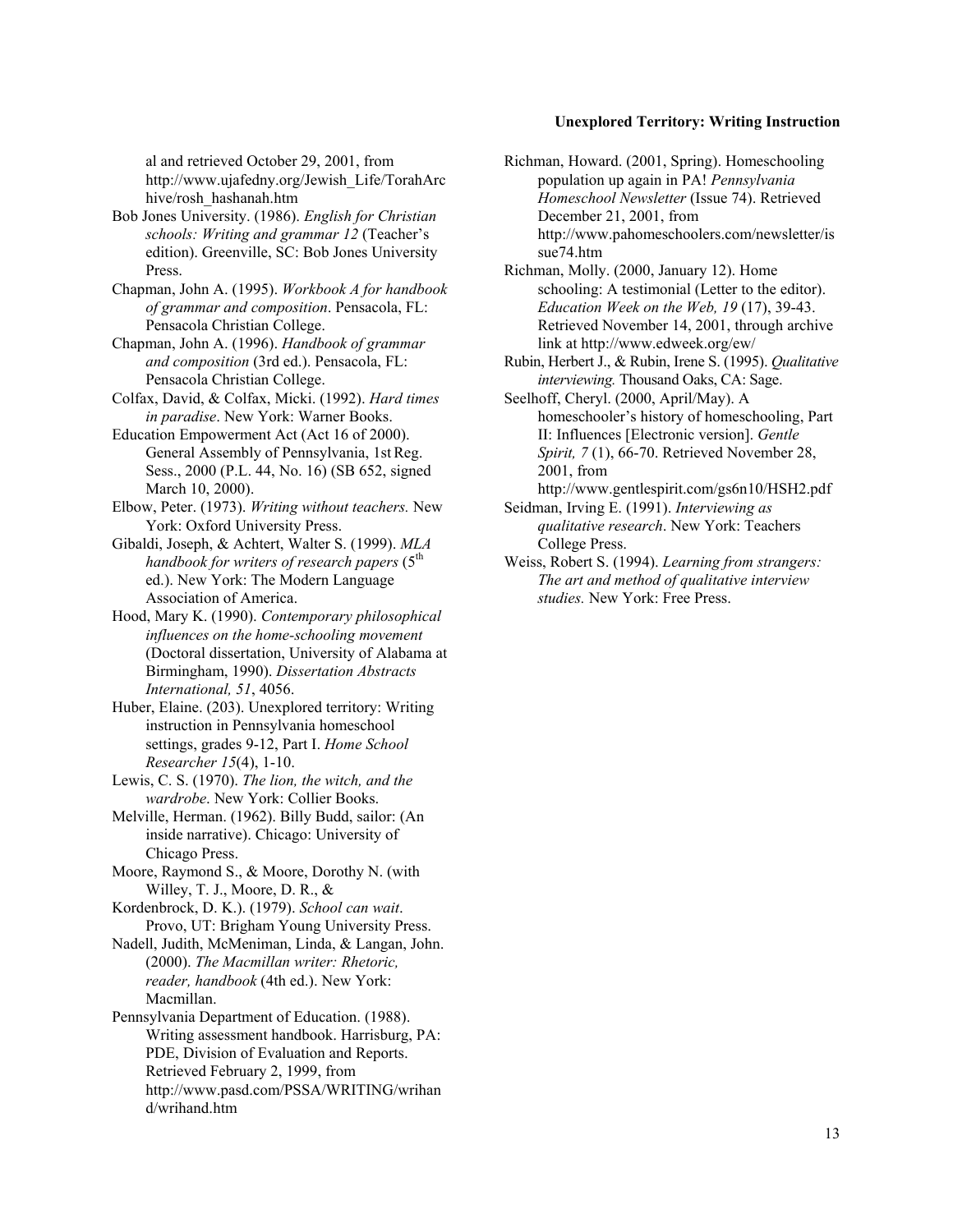# **Social Skills of Home Schooled and Conventionally Schooled Children: A Comparison Study**

 **David J. Francis, Psy.D.** School Psychologist Saranac Lake Central School District Saranac Lake, New York

**Timothy Z. Keith, Ph.D.** Professor of Educational Psychology University of Texas, Austin

DESPITE OPPOSITION FROM many local school boards, the National Education Association (NEA), and school administrators, home schooling continues to be a growing trend across the nation (Holtrop, 1996; Mayberry, 1989; Ray, 1996, Ray, 2002; Ritter, 1997). Recent estimates suggest that 1.5 to 2.0 million children may be currently home schooled in grades K through 12 nationwide (Ray, 2002). Concerns regarding the lack of religious teachings in public schools, negative influences of their children's peer culture, and questionable quality of the education received in public schools are some reasons why parents have chosen to educate their children at home (Dahm, 1996; Mayberry, 1989; Murray, 1996). However, as support for home education increases, so does the skepticism from public school administrators, who are now forced to take a critical look at the reasons *why* students are leaving their school districts.

Public educators have questioned the socialization opportunities home schooled children receive if they are denied the traditional exposure to social interaction provided in conventional schools. Moreover, educators are concerned about the level of instructional quality these children will receive, as many home schooling parents are not certified to teach (Ray, 1996; Taylor, 1986). The media have begun to present the home school debate focusing on the social and academic concerns expressed by public educators (Knowles, 1988, Ray, 1992). However, most people know little about home schoolers: their backgrounds, their activities, or their achievements (Ray, 1997). Researchers have begun to address these concerns within the small body of literature that has steadily grown with the increasing number of home schooling families over the past two decades (Knowles, 1988). The majority of these studies have focused on the academic achievement of home schooled children; the

social skills of home schooled children have received less attention (Ray, 1997).

Academically, the evidence suggests that home schooled children perform at or above the national average on standardized achievement tests when compared to conventionally schooled peers, (Frost, 1988; Murray, 1996; Ray, 1997; Wartes, 1987) and this performance resembles that of children in private schools (Lines, 1995). Moreover, home school advocates point to the increased interest from colleges and universities in actively recruiting home schooled children (Ray, 1999) and home schooled children's success in academic competitions as further evidence of their academic success. Regardless of these academic accomplishments, detractors of home education continue to doubt that home schooling has positive effects on children's overall *social skills or competence.* 

### **Indirect Measurement of Social Skills: The Problem**

ONLY RECENTLY HAVE researchers examined the effects of home schooling on the social skills of home schooled children. Therefore, few data exist from which to draw conclusions about the social behavior of these children (Ray, 1997). Furthermore, many such studies have attempted to measure social skills by examining the self-concept and self-esteem of home schooled and traditionally schooled children, rather than social skills or social competence (Hedin, 1991; Kelley, 1991; Kitchen, 1991; Stough, 1992; Taylor, 1986; Tillman, 1995). These studies suggest that home-educated children have equivalent or higher self-concepts than the norm. Although such findings are of interest, selfconcept and self-esteem are not equivalent to social skills or behavior (Eder, 1997).

Social skills are a difficult and complex variable to measure and can be approached in a variety of different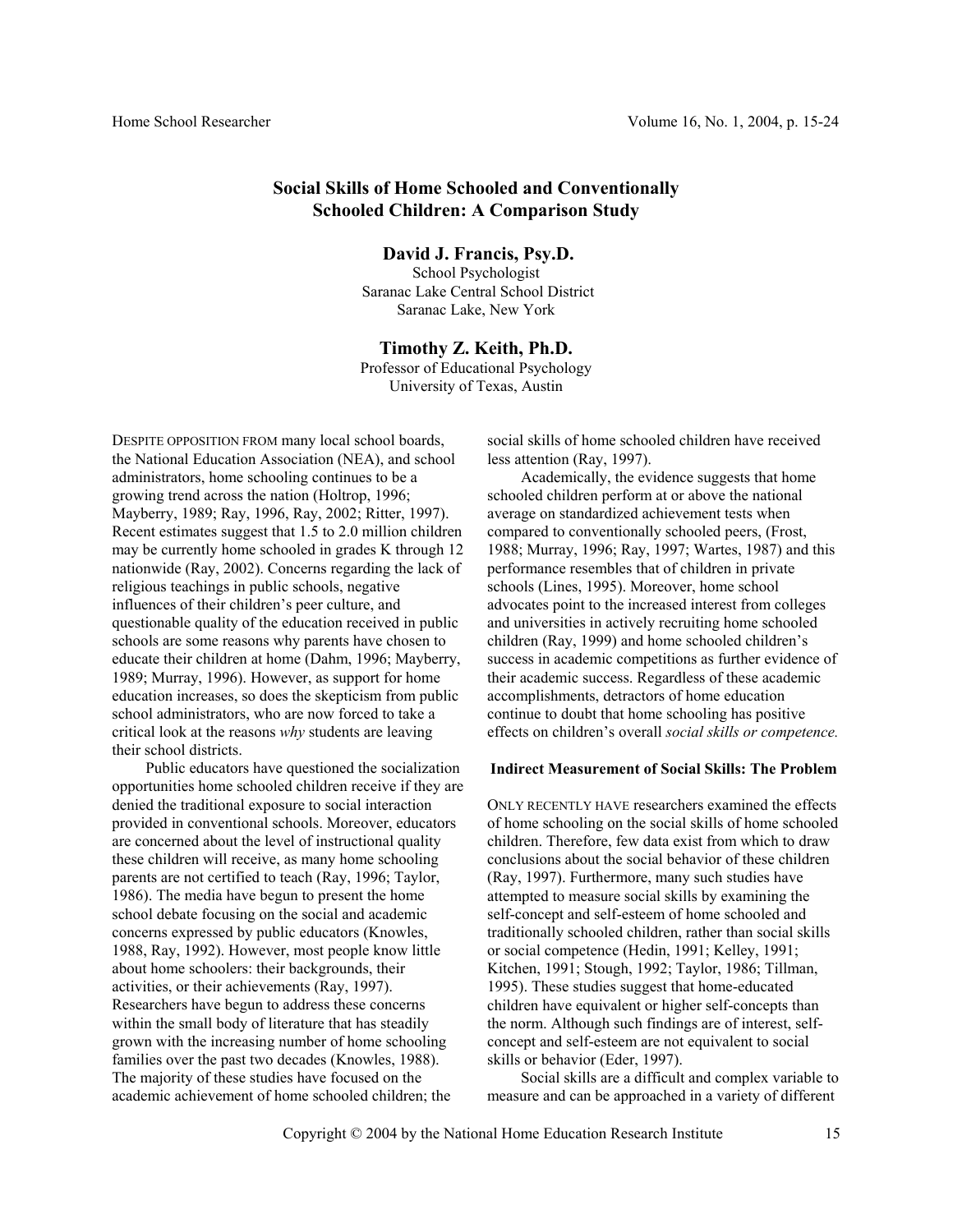### **Francis & Keith**

ways (Gresham & Elliott, 1984). Within the home school literature, a variety of different methods and perspectives have been used to examine social skills. For example, social differences of home educated children have been investigated via self-esteem and self-concept (Hedin, 1991; Kelley, 1991; Kitchen, 1991; Stough, 1992; Taylor, 1986; Tillman, 1995), social adjustment and social maturity (Delahooke, 1986; Shyers, 1992; Smedley, 1992), and leadership skills (Montgomery, 1989). Additionally, family interaction patterns (Carson, 1990) and differences in social opportunities available to home educated children have also been examined (Chatham-Carpenter, 1994; Tillman,1995; Wartes, 1987). Yet few of these studies have attempted to address the socialization question with the use of more *direct measures* of social skills.

Although attempts have been made to address this problem empirically by examining social adjustment (Shyers, 1992) and social maturity (Smedley, 1992), the data in this area continue to be sparse and inconclusive (Aiex, 1994; Mayberry, 1989; Ray, 1997). Conducting additional studies with more appropriate and direct measures of social skills, therefore, would be an asset to the current home school research. A suggested method is to measure the social skills that are typically acquired during childhood (Gresham & Elliot, 1990).

#### **Social Skills**

SOCIAL SKILLS ARE those skills that are "socially acceptable learned behaviors that enable a person to interact effectively with others and to avoid socially unacceptable responses" (Gresham & Elliott, 1990, p. 1). Behaviors such as sharing, helping, giving compliments, and having good manners are all examples of social skills that enable successful relationships throughout the life span (Gresham  $\&$ Elliott, 1990). Consequently, each child's mastery of these skills will enable or impair future relationships with both adults and peers (Gresham & Elliott, 1990). To date no study has approached the socialization debate specifically by measuring social skill differences of home schooled and publicly schooled children. A *direct* measure of social skills may provide some insight into social differences, if any, exhibited by home educated and traditionally educated children.

More conclusive data are needed so that the effect home education has on the socialization of children is further clarified for home and public educators alike. Such a study may contribute to resolution of the current debate between public educators and home school advocates and would meet the need for more causalcomparative studies (Ray, 1992). Past studies have examined "the social skills debate" by looking for differences between home schooled and conventionally

schooled children while primarily focusing on the constructs of self-esteem and self-concept. These constructs, however, do not adequately explain the numerous behavioral differences found in children's social behavior (Eder, 1997). As a result, this study addressed the socialization issue through the use of a social skill measure that examined parents' perceptions of their children's social skills. The purpose of this research was to determine whether home-educated children's social skills differ from those of a paired comparison group of conventionally schooled children.

### **Method**

### **Participants**

Participants included 34 pairs of children between the ages of 5 and 18 and their parents; one child from each pair was home schooled, and the other was conventionally schooled. All but one family resided in communities located in rural Western New York and the majority (98%), consisted of two parent families. Due to the nonequivalent nature of the comparison groups (i.e., home educated vs. conventionally educated) the pairing procedure was used to improve equivalency across the two groups. Briefly, home schooling parents nominated conventionally schooled friends to whom their children were compared (via a repeated measures ANOVA). The solicitation of home and conventionally school participants, along with the matching procedure used, is described in more detail in the Procedure section.

Data collection began in October 1998 and was completed by June 1999. Of the 48 home schooling families who were given the initial mailings, 39 (81%) participated. Nine families (19%) declined to participate in the study. Of the 39 who completed the survey, five families (13%) were dropped because they did not satisfy the researcher's requirements for a home schooling family. Ninety-four percent of the conventional educating families completed the initial mailings. The two conventional educating families who did not participate were replaced.

#### **Procedure**

*Home schooled*. Home-educating families were recruited by networking with home school organizations and individuals who subscribed to a home school newsletter within a rural area of western New York. For the purpose of this study, home schooled children were defined as those children between the ages of 5 and 18 who were currently being educated at home, and had been so educated for at least two consecutive years. Initially, the first author contacted home educating families to assess their interest for participating in the study. Parents were asked to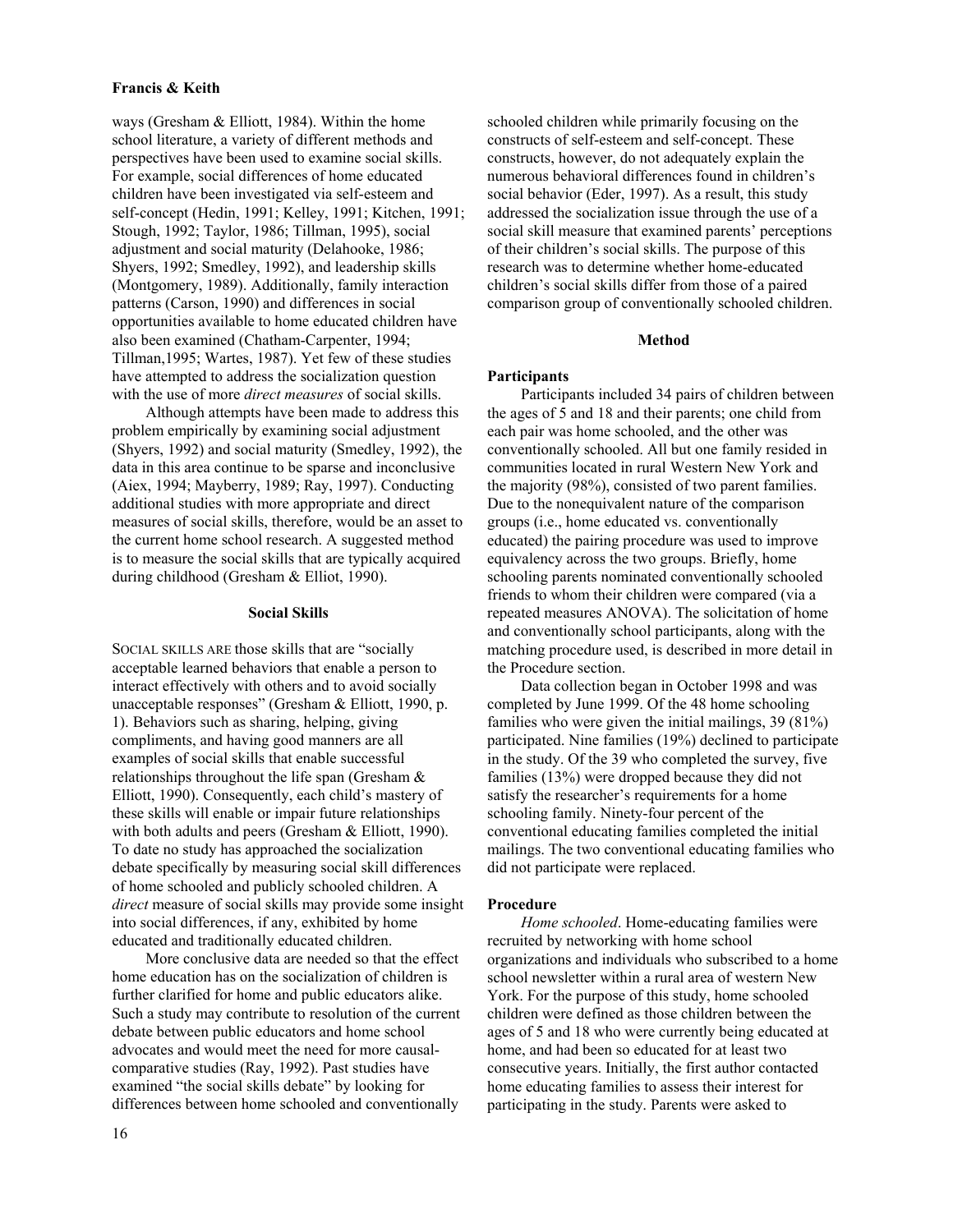### **Discussion**

HEATED DEBATES OF concerned parents, educators, and administrators about the social implications home schooling may have on children's ability to adapt, cope, and maintain themselves within the mainstream social environment was a primary motivating factor for conducting this study. This study assisted in addressing the paucity of research within the home schooling socialization domain. With few studies measuring social skills within the literature to reference, the aforementioned debates may be based primarily on speculation and the "conventional wisdom" of the public at large. To address these concerns, this study investigated whether home educated children's social skills differed from the social skills of a matched comparison group of similar, but conventionally educated children.

The results from this study indicate that the home schooled children earned higher social skill standard scores than their conventionally educated peers. Although both groups earned social skills standard scores above the average in relation to the standardization sample, the home schooled children earned scores higher above the average in comparison to conventionally schooled children, means 113.1 and 107.1 respectively. These differences occurred despite the high degree of similarity between the groups and strongly suggest that home schooling had a statistically significant positive effect on the home schooled children's social skills. Home schooled children also earned statistically significantly higher scores on the self-control component of overall social skills.

An additional finding was that no differences occurred between the groups when measuring problem behaviors. The home schooled group did not differ from the conventionally educated group in their total problem behavior standard scores (*M* 94.50 and 96.38, respectively) or in any of the components of problem behaviors (internalizing, externalizing, or hyperactivity). Both groups were considered to have problem behaviors typical for their age, and were slightly better than average in relation to the standardization sample of the SSRS.

The findings of this research suggest that home schooling does not appear to have any negative effects on the development of proper social skills. To the contrary, the results to this study suggest that the children benefited from an exposure to an education at home as their social skills appear to have been enhanced when compared to their conventionally educated counterparts. In addition, home schooled children show, on average, neither more nor fewer social skill problems than do conventionally schooled children.

### **Limitations**

A potential limitation of this study is related to the convenience sample utilized by the researchers, which may affect the level of generalizability of these results. Although this study sampled subjects across seven counties in rural Western New York, it is unclear if this sample is representative of the entire state or home schooling families across the nation. However, in comparison to a recent nationwide study by Ray (1997) some similarities in demographics were identified. In particular, similarities were noted in the areas of family size, age of home schooled children, percentage of single parents who home school, and number of years in home education.

A second limitation of this study concerns the potential of sampling bias. Specifically, all participants were volunteers. Therefore the participants may have naturally been more satisfied with home schooling than families who refused to participate. To increase generalizability and variability of this sample, home schooling subjects were recruited using a variety of tactics by the researchers, including networking via word-of-mouth, contacting independent home school support church groups, and by chapter representatives for Loving Education At Home (LEAH) support organizations. Use of a variety of methods to recruit subjects was believed to be the best way of generating the most varied group of home schooling families, and has been often practiced in previous research (e.g., Knowles, 1988; Mayberry, 1989; Ray, 1990).

Third, the use of parents as evaluators of their children's social skills allows the possibility of bias to be introduced when completing the rating forms. However, parents were thought to provide the most valid assessment of their children's social skills. This approach was the most logical as parents are likely to spend more time in a day with their children than either teachers (Conners, 1990) or independent observers; therefore, parents should have the greatest knowledge of their children's social behavior across time and varying situational contexts.

Moreover, a high degree of consistency typically has been found between observers who play similar roles when rating children's behavioral/emotional problems (i.e., parents vs. parents and teachers vs. teachers) across different situations (Achenbach, McConaughy, & Howell, 1987). Most importantly, it is likely that whatever bias might have been introduced by having parents rate their children's social skills should have been distributed equally to home schooled and conventionally schooled children.

Fourth, one measure was utilized when examining the socialization domain. This measure used parent's perceptions of their children's social skills while measuring social skill differences. This approach may